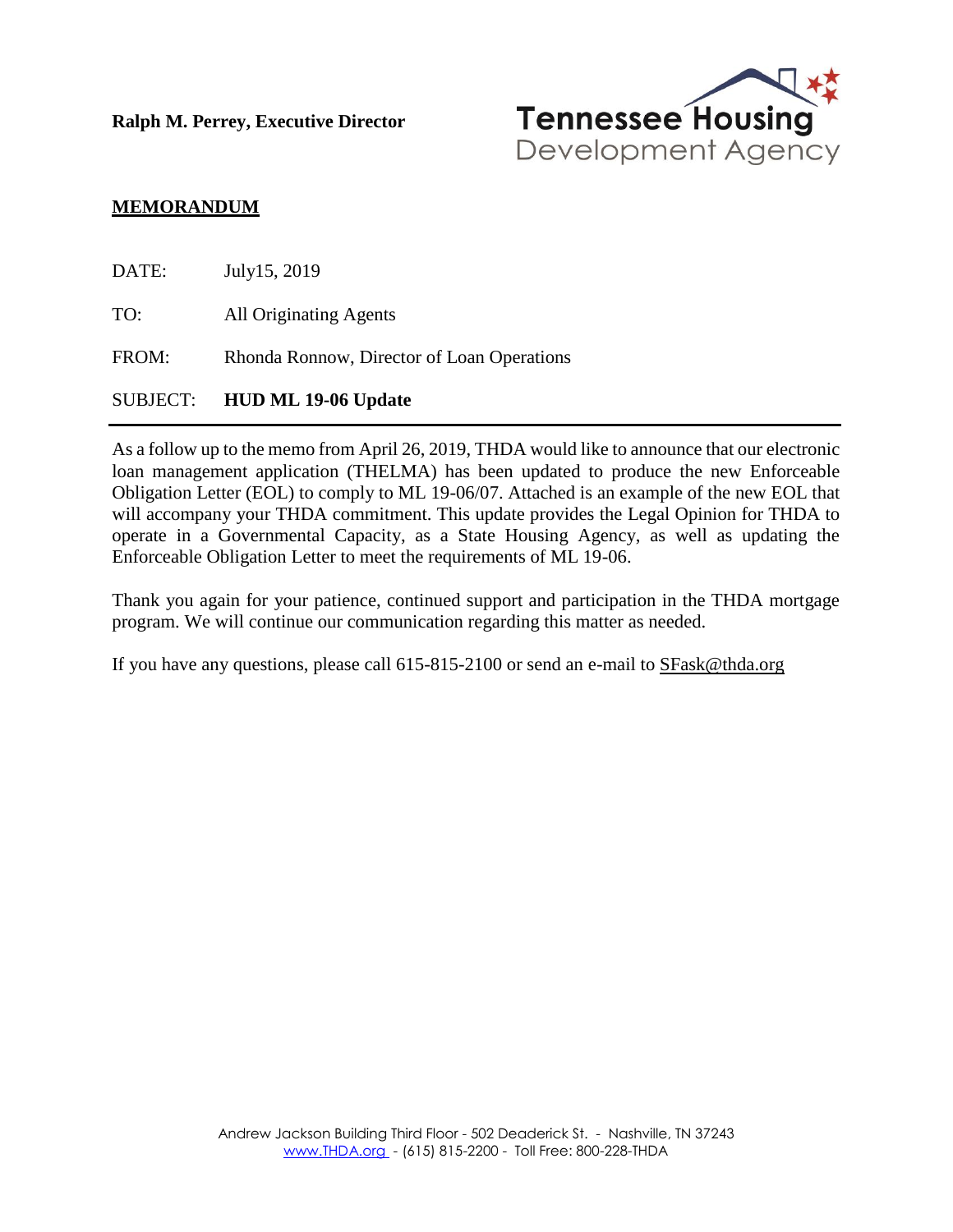

**Legally Enforceable Obligation letter** For HUD Mortgagee Letter 2013-14 and HUD Handbook 4155.1 5.B.5.a Gift Letter

**Date** 

Lender Address MURFREESBORO, TN 37129

Re: The "Second Mortgage Loan" is: Loan Type: Borrower: Property Address:

> Second Mortgage Loan Amount: Second Mortgage Loan Terms: Associated First Mortgage Loan:

THDA Great Choice Plus Loan

No greater than \$5% of SP 30 years deferred with 0% interest rate. THDA Great Choice Loan

Dear Sir or Madam:

As required by Mortgagee Letter 2013-14 from the U.S. Department of Housing and Urban Development, this letter documents that the Tennessee Housing Development Agency ("THDA"), a political subdivision and instrumentality of the state of Tennessee, has incurred a legally enforceable obligation, in accordance with the requirements of the THDA commitment letter issued with respect to the Second Mortgage Loan and the Associated First Mortgage Loan, to provide the funds for the borrower's required Minimum Required Investment (MRI) at or before closing under its Great Choice Plus Loan Program on the terms and in the amount referenced above. The MRI provided by THDA is not contingent upon any future transfer of the insured Mortgage to a specific entity as required by Mortgagee Letter 19-06. FREESBORO, TN 37129<br>
The "Second Mortgage Loan" is:<br>
Loan Type:<br>
Loan Type:<br>
Second Mortgage Loan Amount:<br>
Second Mortgage Loan Amount:<br>
Second Mortgage Loan Amount:<br>
Second Mortgage Loan Terms:<br>
30 years deferred with 0%

You must maintain this letter in your file and you must also satisfy the requirements in the last paragraph of this letter to maintain the FHA insurability of the Associated First Mortgage Loan referenced above.

THDA hereby agrees to purchase the Second Mortgage Loan described above which will be made by **Lender Lender Constanting the Marshall** Separate Separate in the matrice of  $\mathbb{R}^n$  (whether closing in THDA's name or in the name of Lender under THDA's Great Choice Plus Loan Program.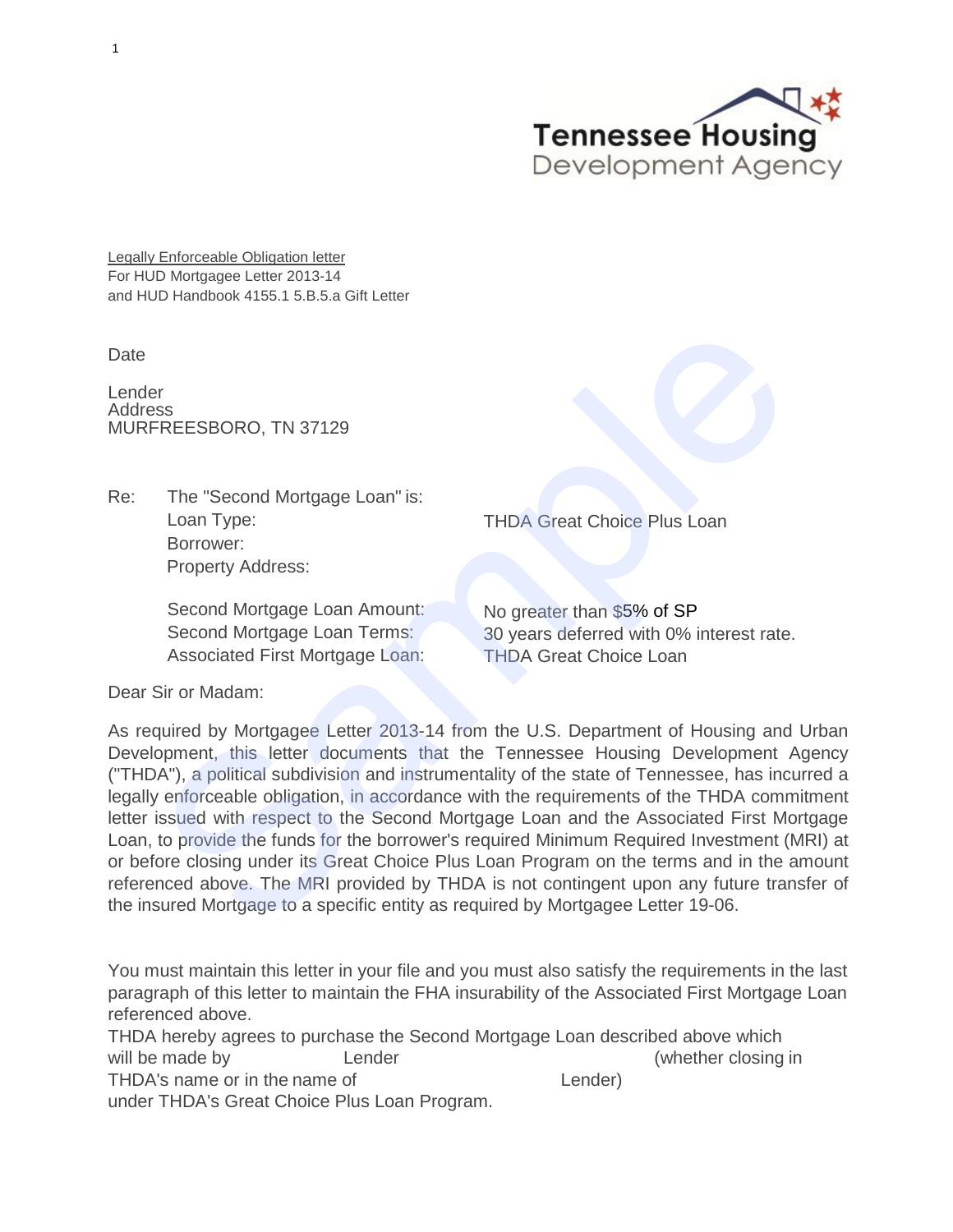**Prior to applying for FHA insurance on the Associated First Mortgage Loan,** Lender must deliver to THDA the following documents:

- 1. Fully executed original note for the Great Choice Loan, endorsed to THDA;
- 2. A copy of the fully executed and notarized original Deed of Trust for the Great Choice Loan with all applicable Riders (The original Deed of Trust for the Great Choice Loan must be submitted to THDA immediately following recordation);
- 3. Fully executed original note for the Great Choice Plus Loan, endorsed to THDA;
- 4. A copy of the fully executed and notarized original Deed of Trust for the Great Choice Plus Loan with all applicable Riders (The original Deed of Trust for the Great Choice Plus Loan must be submitted to THDA immediately following recordation). Record of the results of the original Dead of Trust for Choice Plus Loan with all applicable Riders (The original Deed of Trust for Great Choice Plus Loan must be submitted to THDA immediately following recordation).<br>
Into

Grantor Name (Signature) Tennessee Housing Development Agency

Grantor Name (Printed) Tennessee Housing Development Agency

Grantor Name (Signature) Borrower

Grantor Name (Printed) Borrower